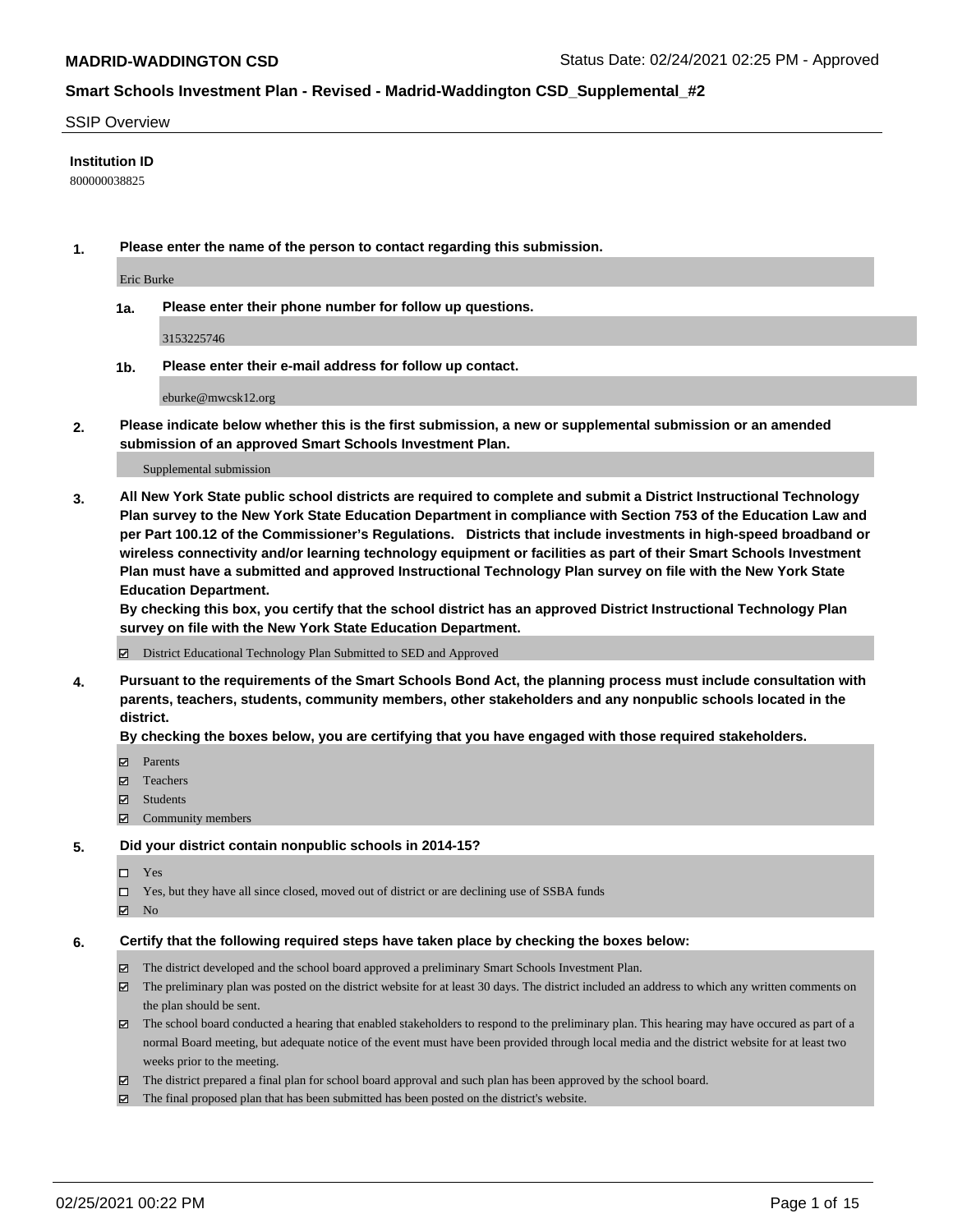SSIP Overview

**6a. Please upload the proposed Smart Schools Investment Plan (SSIP) that was posted on the district's website, along with any supporting materials. Note that this should be different than your recently submitted Educational Technology Survey. The Final SSIP, as approved by the School Board, should also be posted on the website and remain there during the course of the projects contained therein.**

MWCS Technology Plan 2018-2021.pdf

**6b. Enter the webpage address where the final Smart Schools Investment Plan is posted. The Plan should remain posted for the life of the included projects.**

http://www.mwcsk12.org/DistrictFormsDocuments.aspx

**7. Please enter an estimate of the total number of students and staff that will benefit from this Smart Schools Investment Plan based on the cumulative projects submitted to date.**

828

**8. An LEA/School District may partner with one or more other LEA/School Districts to form a consortium to pool Smart Schools Bond Act funds for a project that meets all other Smart School Bond Act requirements. Each school district participating in the consortium will need to file an approved Smart Schools Investment Plan for the project and submit a signed Memorandum of Understanding that sets forth the details of the consortium including the roles of each respective district.**

 $\Box$  The district plans to participate in a consortium to partner with other school district(s) to implement a Smart Schools project.

## **9. Please enter the name and 6-digit SED Code for each LEA/School District participating in the Consortium.**

| Partner LEA/District | <b>ISED BEDS Code</b> |
|----------------------|-----------------------|
| (No Response)        | (No Response)         |

## **10. Please upload a signed Memorandum of Understanding with all of the participating Consortium partners.**

(No Response)

**11. Your district's Smart Schools Bond Act Allocation is:**

\$829,943

## **12. Final 2014-15 BEDS Enrollment to calculate Nonpublic Sharing Requirement**

|            | Public Enrollment | Nonpublic Enrollment | Total Enrollment | Nonpublic Percentage |
|------------|-------------------|----------------------|------------------|----------------------|
| Enrollment | 646               |                      | 646.00           | 0.00                 |

**13. This table compares each category budget total, as entered in that category's page, to the total expenditures listed in the category's expenditure table. Any discrepancies between the two must be resolved before submission.**

|                                          | Sub-Allocations | <b>Expenditure Totals</b> | <b>Difference</b> |
|------------------------------------------|-----------------|---------------------------|-------------------|
| <b>School Connectivity</b>               | 63,000.00       | 63,000.00                 | 0.00              |
| Connectivity Projects for<br>Communities | 0.00            | 0.00                      | 0.00              |
| Classroom Technology                     | 0.00            | 0.00                      | 0.00              |
| Pre-Kindergarten Classrooms              | 0.00            | 0.00                      | 0.00              |
| Replace Transportable<br>Classrooms      | 0.00            | 0.00                      | 0.00              |
| High-Tech Security Features              | 169,999.00      | 169,999.00                | 0.00              |
| Nonpublic Loan                           | 0.00            | 0.00                      | 0.00              |
| Totals:                                  |                 |                           |                   |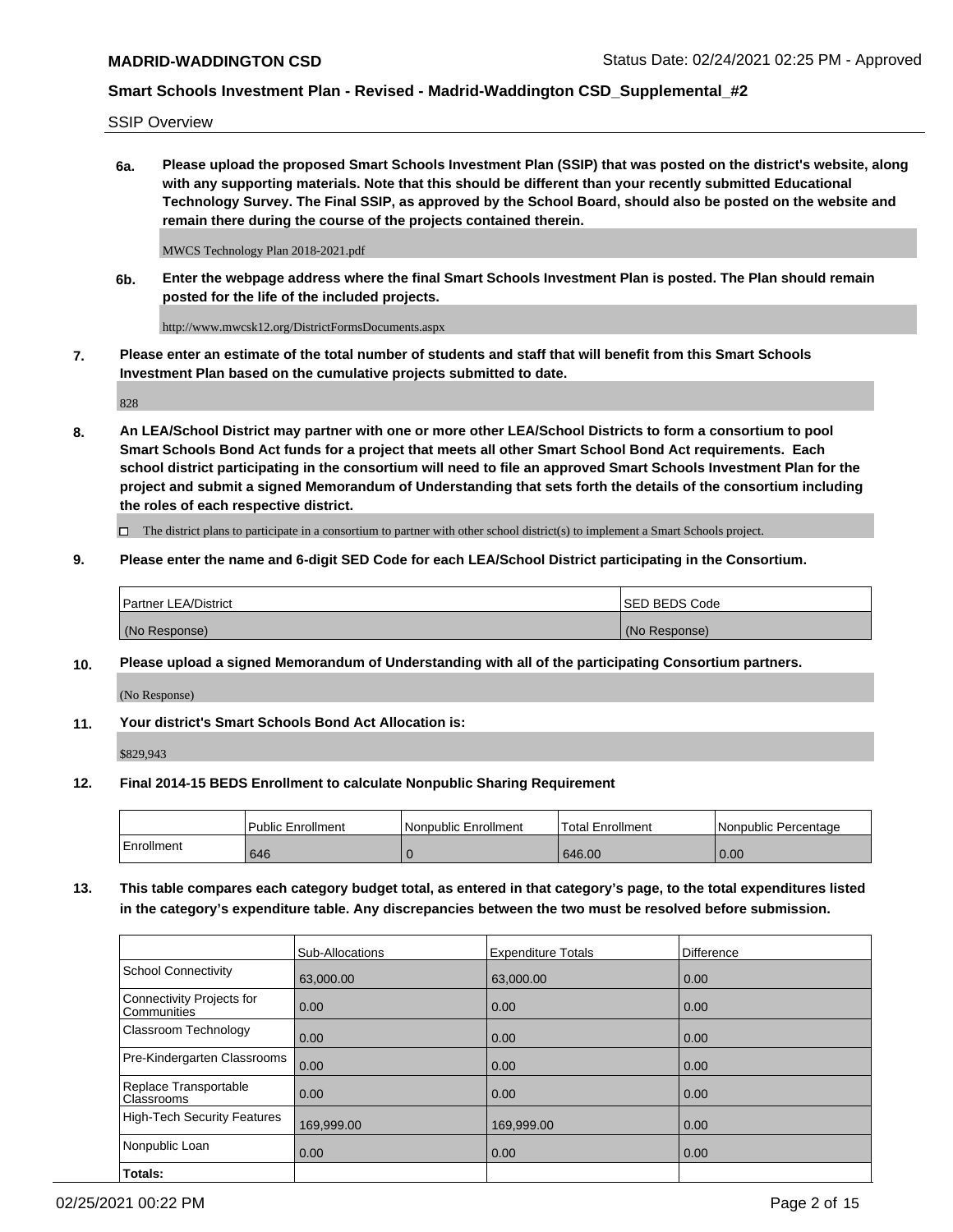SSIP Overview

|  | <b>Sub-Allocations</b> | Expenditure Totals | <b>Difference</b> |
|--|------------------------|--------------------|-------------------|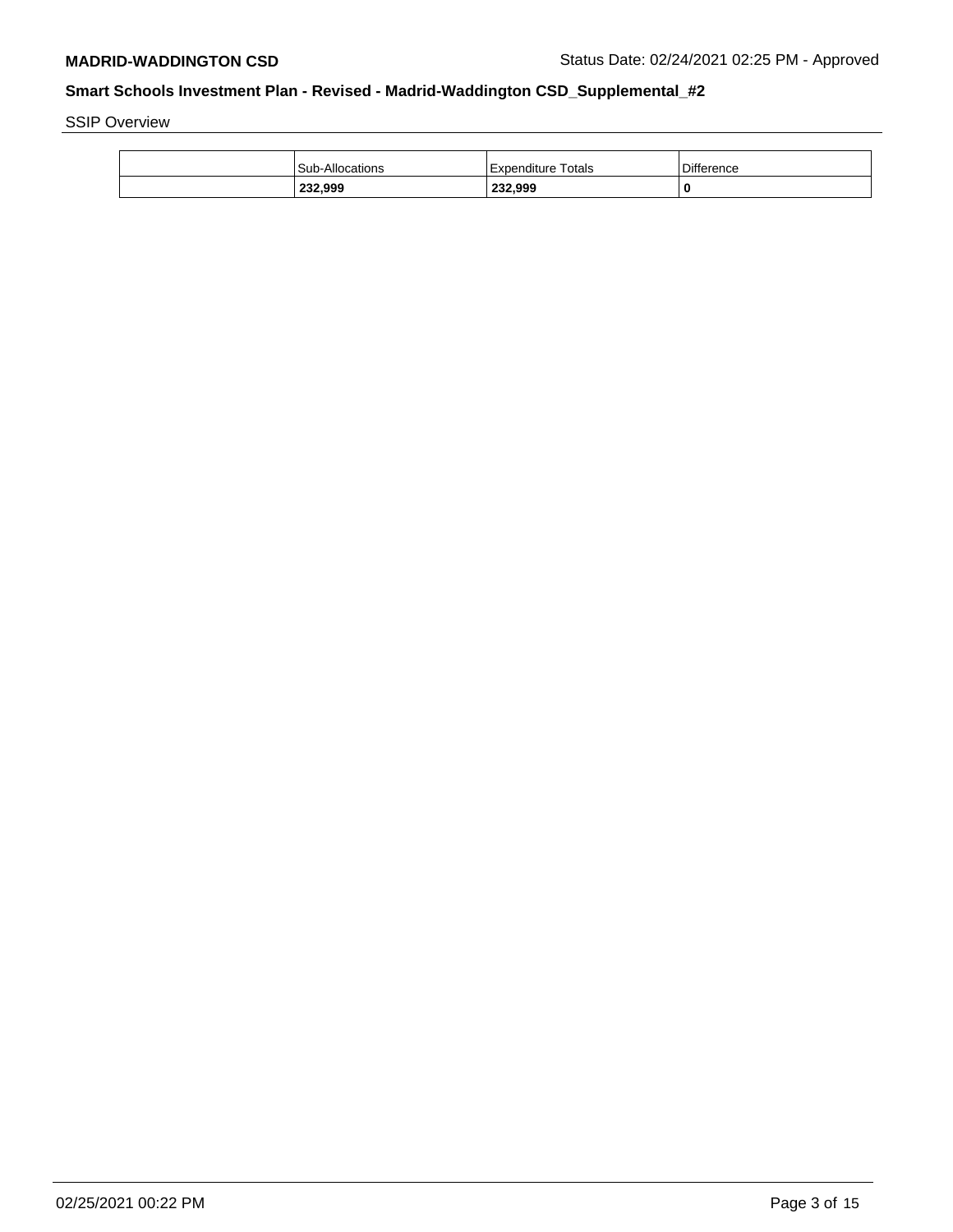School Connectivity

- **1. In order for students and faculty to receive the maximum benefit from the technology made available under the Smart Schools Bond Act, their school buildings must possess sufficient connectivity infrastructure to ensure that devices can be used during the school day. Smart Schools Investment Plans must demonstrate that:**
	- **• sufficient infrastructure that meets the Federal Communications Commission's 100 Mbps per 1,000 students standard currently exists in the buildings where new devices will be deployed, or**
	- **• is a planned use of a portion of Smart Schools Bond Act funds, or**
	- **• is under development through another funding source.**

**Smart Schools Bond Act funds used for technology infrastructure or classroom technology investments must increase the number of school buildings that meet or exceed the minimum speed standard of 100 Mbps per 1,000 students and staff within 12 months. This standard may be met on either a contracted 24/7 firm service or a "burstable" capability. If the standard is met under the burstable criteria, it must be:**

**1. Specifically codified in a service contract with a provider, and**

**2. Guaranteed to be available to all students and devices as needed, particularly during periods of high demand, such as computer-based testing (CBT) periods.**

**Please describe how your district already meets or is planning to meet this standard within 12 months of plan submission.**

Our district already meets the Federal Communications Commissions' 100 Mbps per 1,000 students standard.

**1a. If a district believes that it will be impossible to meet this standard within 12 months, it may apply for a waiver of this requirement, as described on the Smart Schools website. The waiver must be filed and approved by SED prior to submitting this survey.**

 $\Box$  By checking this box, you are certifying that the school district has an approved waiver of this requirement on file with the New York State Education Department.

**2. Connectivity Speed Calculator (Required). If the district currently meets the required speed, enter "Currently Met" in the last box: Expected Date When Required Speed Will be Met.**

|                  | I Number of     | Required Speed | Current Speed in   Expected Speed |                | <b>Expected Date</b>                    |
|------------------|-----------------|----------------|-----------------------------------|----------------|-----------------------------------------|
|                  | <b>Students</b> | lin Mbps       | <b>Mbps</b>                       | to be Attained | When Required                           |
|                  |                 |                |                                   |                | l Within 12 Months ISpeed Will be Met l |
| Calculated Speed | 702             | 70.20          | 100                               | 100            | Already met                             |

## **3. Describe how you intend to use Smart Schools Bond Act funds for high-speed broadband and/or wireless connectivity projects in school buildings.**

Madrid-Waddington intends to use Smart Schools Bond Act funds for high-speed broadband and/or wireless connectivity projects in school buildings in the following ways:

- We will need additional capacity to support new digital recorder technology upgrades.
- Switches: updating all switches to 10 gigabits each will increase internet speed to ALL areas of the building; making sure the reach of service is allencompassing.
- Wifi (to include Access points). New access points will be installed to ensure all areas of the school building grounds are adequately covered by wireless internet service for our students' connectivity. APs that are wave two standards, with CAT 6a cabling that will support new access points, cameras, phones, PA speakers, & switches; directional antennas for outdoor wireless coverage; licensing for zoned messaging on supported devices will also be included.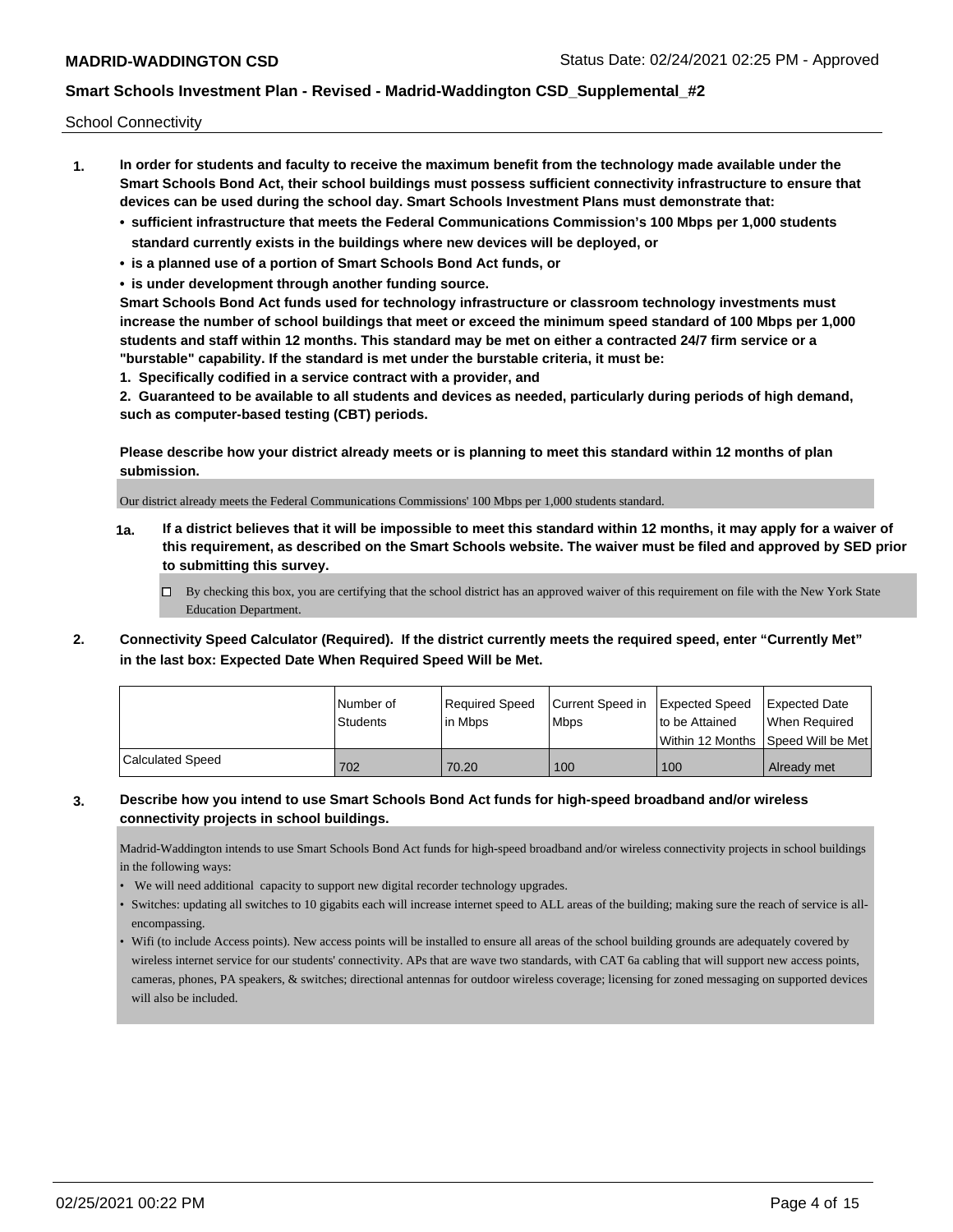School Connectivity

**4. Describe the linkage between the district's District Instructional Technology Plan and how the proposed projects will improve teaching and learning. (There should be a link between your response to this question and your responses to Question 1 in Section IV - NYSED Initiatives Alignment: "Explain how the district use of instructional technology will serve as a part of a comprehensive and sustained effort to support rigorous academic standards attainment and performance improvement for students."** 

## **Your answer should also align with your answers to the questions in Section II - Strategic Technology Planning and the associated Action Steps in Section III - Action Plan.)**

The District's plans to use digital connectivity and technology to improve teaching and learning is to give immediate access to information sources worldwide, as well as a secure environment in which to learn.

Madrid-Waddington Central School, with the intent to allow all students to meet or exceed standards, will: Develop collaborative and communicative skills, Prepare students for productive employment and lifelong learning, Accept the responsibility to set and monitor attainable goals for staff and students.

The Madrid-Waddington Central School Technology Committee is proud that the status of the District Educational Technology currently aligns with the views of the New York State Board of Regents goals for career and college readiness. Madrid-Waddington will continue to strive to meet these goals as well as to update and upgrade the effective instructional utilization of technology integrated into the Next Generation Standards as time, efforts and finances allow. The District has made a commitment to administering 3-8 State Assessments in both ELA and Math via computer-based platforms; as well as preparing students for computer-based NYS Regents Exams. The District participates in Model School professional development activities in addition to a full-time District position of Instructional Support Specialist to support technology utilization in the classroom by teachers, students and support staff.

To ensure the safety of our students, the District has committed to investing in a new, integrated security/safety notification system. This will include a public announcement system, integrated phone messaging and alert system, as well as integrated security cameras throughout the interior of the building. Along with robust servers and higher capacity switches and access points, the District will be able to support the enhanced safety and security of its students.

**5. If the district wishes to have students and staff access the Internet from wireless devices within the school building, or in close proximity to it, it must first ensure that it has a robust Wi-Fi network in place that has sufficient bandwidth to meet user demand.**

**Please describe how you have quantified this demand and how you plan to meet this demand.**

**The district students and staff access the Internet from wireless devices within the school building, or in close proximity to it. Madrid-Waddington has a robust Wi-Fi network in place that has sufficient bandwidth to meet user demand. Through the improvements made through this Smart Schools submission, we will ensure every area of the building has robust connections.**

**6. Smart Schools plans with any expenditures in the School Connectivity category require a project number from the Office of Facilities Planning. Districts must submit an SSBA LOI and receive project numbers prior to submitting the SSIP. As indicated on the LOI, some projects may be eligible for a streamlined review and will not require a building permit.**

**Please indicate on a separate row each project number given to you by the Office of Facilities Planning.**

| Project Number        |  |
|-----------------------|--|
| 51-19-01-04-0-003-BA1 |  |

**7. Certain high-tech security and connectivity infrastructure projects may be eligible for an expedited review process as determined by the Office of Facilities Planning.**

**Was your project deemed eligible for streamlined review?**

Yes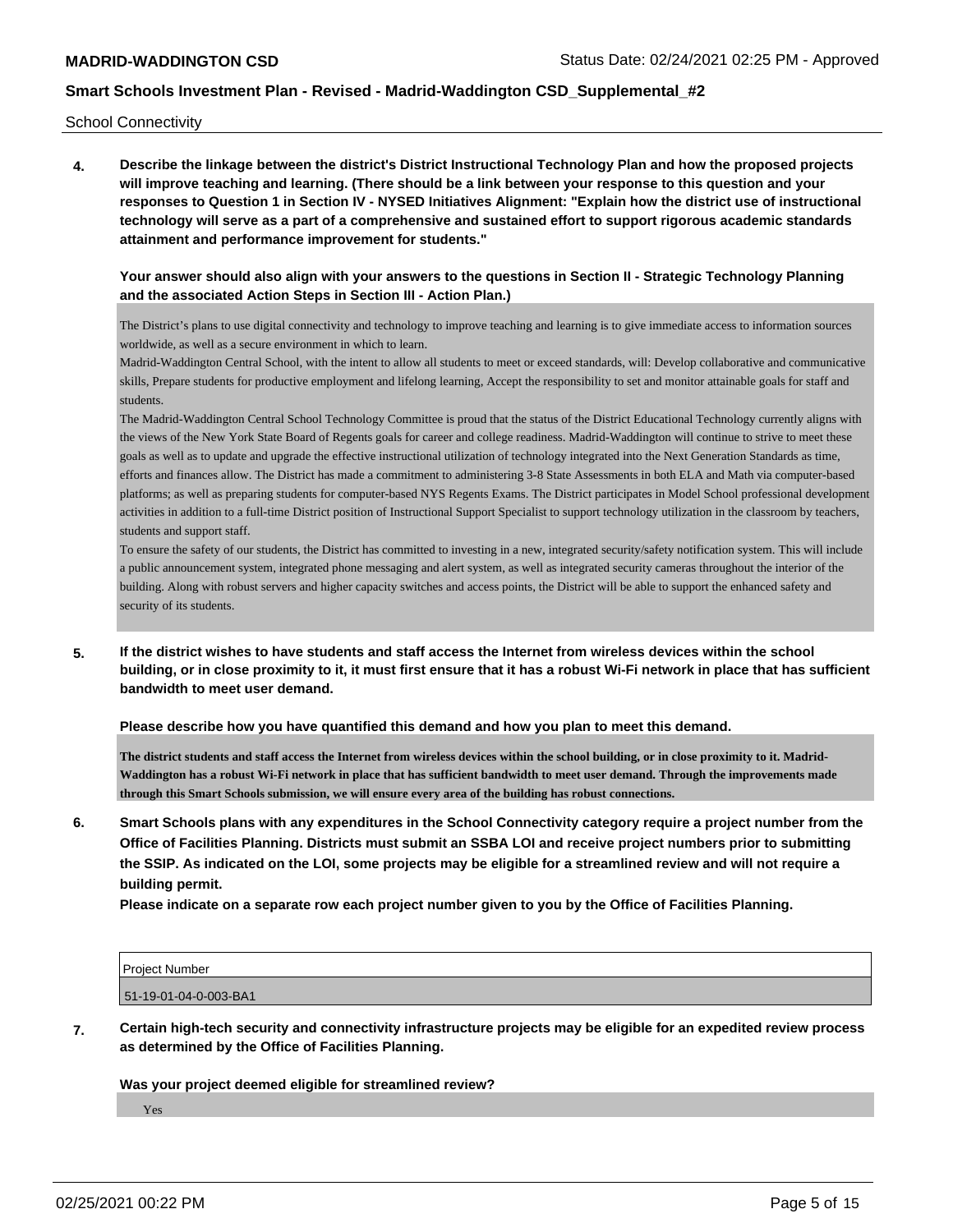School Connectivity

**7a. Districts that choose the Streamlined Review Process will be required to certify that they have reviewed all installations with their licensed architect or engineer of record and provide that person's name and license number. The licensed professional must review the products and proposed method of installation prior to implementation and review the work during and after completion in order to affirm that the work was codecompliant, if requested.**

 $\boxtimes$  I certify that I have reviewed all installations with a licensed architect or engineer of record.

**8. Include the name and license number of the architect or engineer of record.**

| Name       | License Number |
|------------|----------------|
| <b>SEI</b> | 26790          |

### **9. Public Expenditures – Loanable (Counts toward the nonpublic loan calculation)**

| Select the allowable expenditure type.      | <b>PUBLIC</b> Items to be | Quantity  | Cost Per Item | <b>Total Cost</b> |
|---------------------------------------------|---------------------------|-----------|---------------|-------------------|
| Repeat to add another item under each type. | Purchased                 |           |               |                   |
| (No Response)                               | (No Response)             | (No       | (No           | 0.00              |
|                                             |                           | Response) | Response)     |                   |
| (No Response)                               | (No Response)             | (No       | (No           | 0.00              |
|                                             |                           | Response) | Response)     |                   |
| (No Response)                               | (No Response)             | (No       | (No           | 0.00              |
|                                             |                           | Response) | Response)     |                   |
|                                             |                           | 0         | 0.00          | 0                 |

#### **10. Public Expenditures – Non-Loanable (Does not count toward nonpublic loan calculation)**

| Select the allowable expenditure | <b>PUBLIC</b> Items to be purchased | Quantity | Cost per Item | <b>Total Cost</b> |
|----------------------------------|-------------------------------------|----------|---------------|-------------------|
| type.                            |                                     |          |               |                   |
| Repeat to add another item under |                                     |          |               |                   |
| each type.                       |                                     |          |               |                   |
| Network/Access Costs             | <b>Wireless Access Points</b>       | 4        | 4,500.00      | 18,000.00         |
| Network/Access Costs             | <b>Switches</b>                     |          | 12,500.00     | 25,000.00         |
| Network/Access Costs             | <b>Servers</b>                      |          | 10,000.00     | 20,000.00         |
|                                  |                                     | 8        | 27,000.00     | 63,000            |

#### **11. Final 2014-15 BEDS Enrollment to calculate Nonpublic Sharing Requirement (no changes allowed.)**

|            | Public Enrollment | Nonpublic Enrollment | Total Enrollment | l Nonpublic Percentage |
|------------|-------------------|----------------------|------------------|------------------------|
| Enrollment | 646               |                      | 646.00           | 0.00                   |

### **12. Total Public Budget - Loanable (Counts toward the nonpublic loan calculation)**

|                                                 | Public Allocations | <b>Estimated Nonpublic Loan</b><br>Amount | <b>Estimated Total Sub-Allocations</b> |
|-------------------------------------------------|--------------------|-------------------------------------------|----------------------------------------|
| Network/Access Costs                            | (No Response)      | 0.00                                      | 0.00                                   |
| School Internal Connections and  <br>Components | (No Response)      | 0.00                                      | 0.00                                   |
| Other                                           | (No Response)      | 0.00                                      | 0.00                                   |
| Totals:                                         | 0.00               | 0                                         | 0                                      |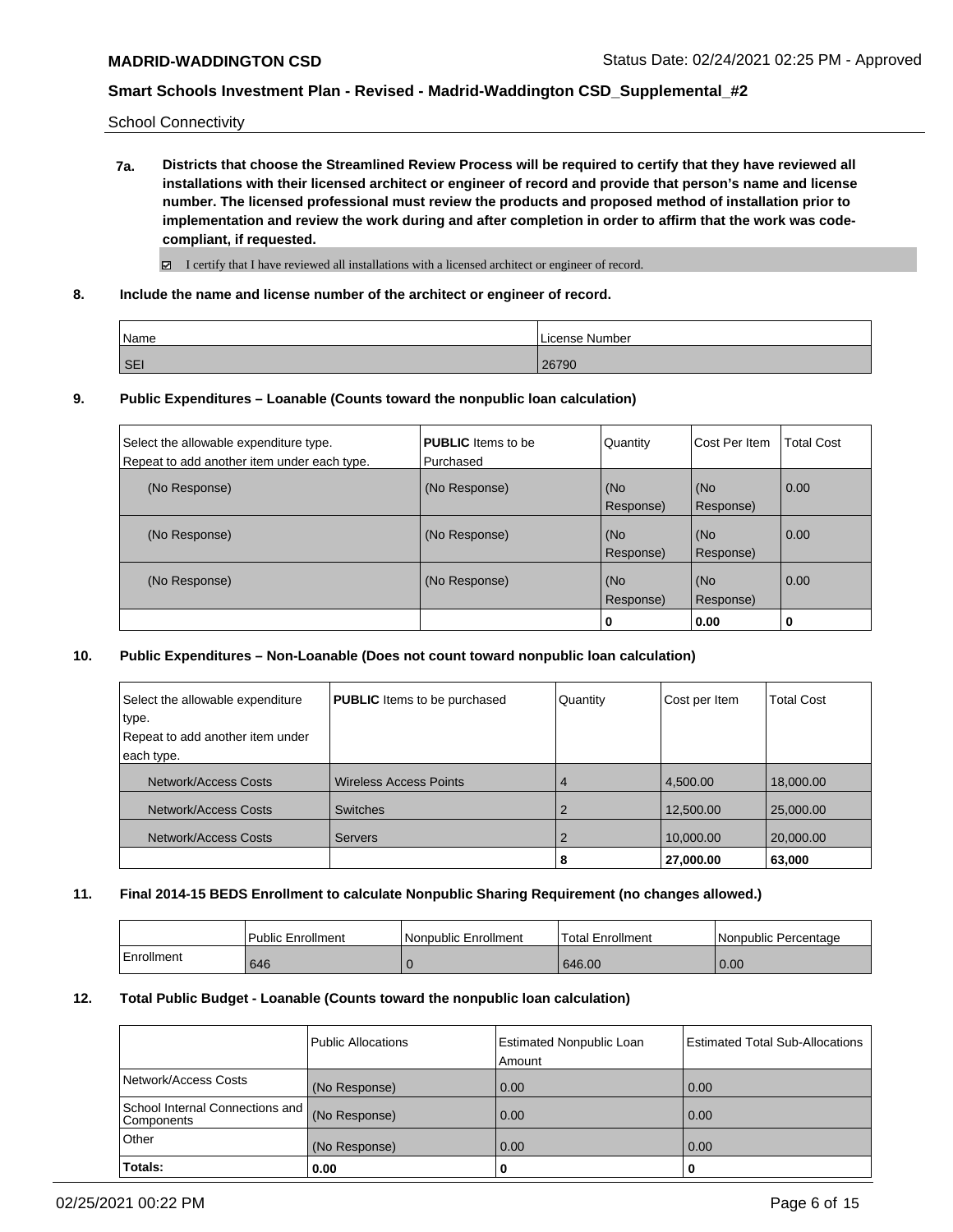School Connectivity

**13. Total Public Budget – Non-Loanable (Does not count toward the nonpublic loan calculation)**

|                                                   | Sub-       |
|---------------------------------------------------|------------|
|                                                   | Allocation |
| Network/Access Costs                              | 63,000.00  |
| <b>Outside Plant Costs</b>                        | 0.00       |
| <b>School Internal Connections and Components</b> | 0.00       |
| <b>Professional Services</b>                      | 0.00       |
| Testing                                           | 0.00       |
| <b>Other Upfront Costs</b>                        | 0.00       |
| <b>Other Costs</b>                                | 0.00       |
| Totals:                                           | 63,000.00  |

# **14. School Connectivity Totals**

|                          | Total Sub-Allocations |
|--------------------------|-----------------------|
| Total Loanable Items     | 0.00                  |
| Total Non-Ioanable Items | 63,000.00             |
| Totals:                  | 63,000                |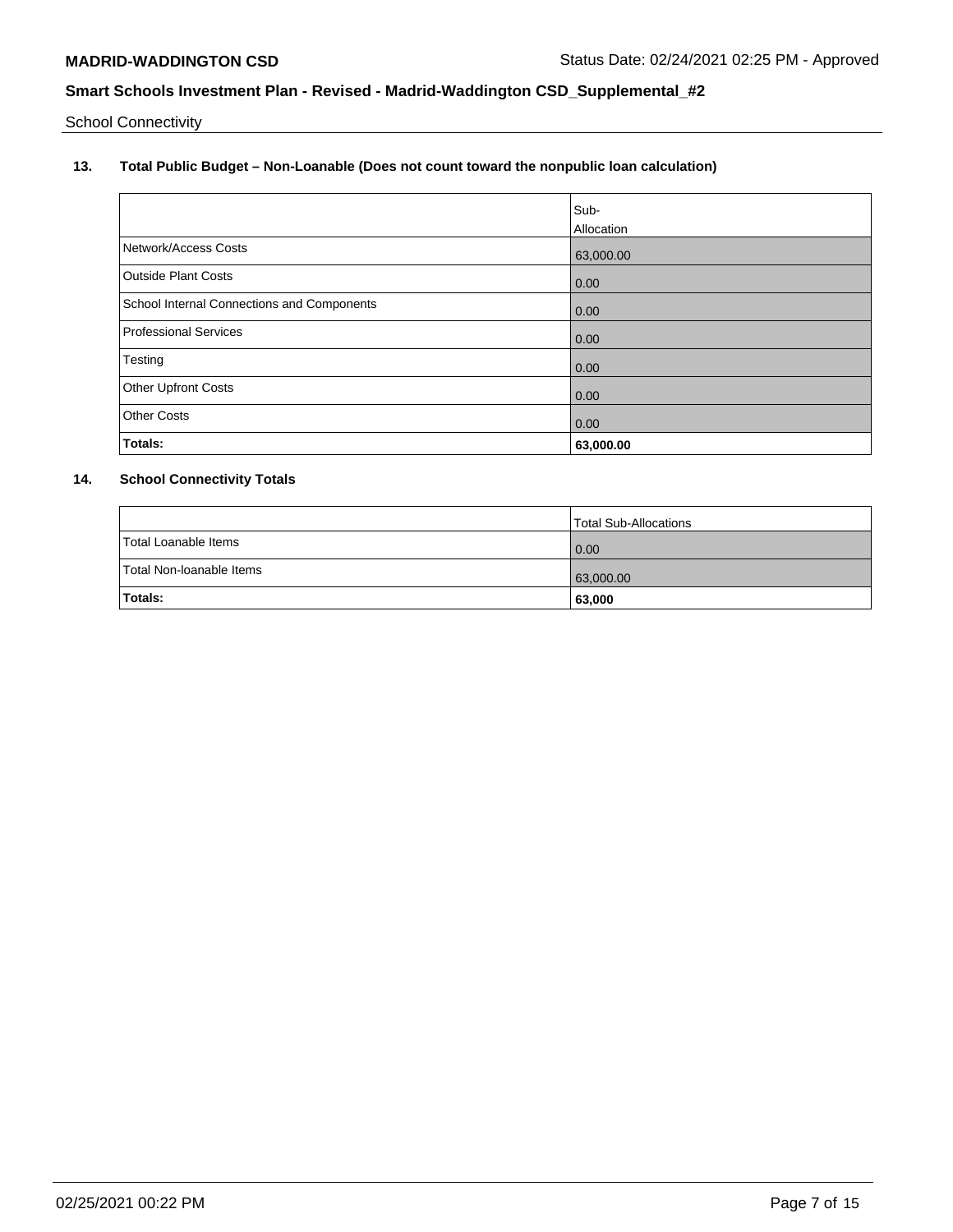Community Connectivity (Broadband and Wireless)

**1. Describe how you intend to use Smart Schools Bond Act funds for high-speed broadband and/or wireless connectivity projects in the community.**

(No Response)

**2. Please describe how the proposed project(s) will promote student achievement and increase student and/or staff access to the Internet in a manner that enhances student learning and/or instruction outside of the school day and/or school building.**

N/A

**3. Community connectivity projects must comply with all the necessary local building codes and regulations (building and related permits are not required prior to plan submission).**

 $\Box$  I certify that we will comply with all the necessary local building codes and regulations.

**4. Please describe the physical location of the proposed investment.**

N/A

**5. Please provide the initial list of partners participating in the Community Connectivity Broadband Project, along with their Federal Tax Identification (Employer Identification) number.**

| <b>Project Partners</b> | l Federal ID # |
|-------------------------|----------------|
| (No Response)           | (No Response)  |

**6. Please detail the type, quantity, per unit cost and total cost of the eligible items under each sub-category.**

| Select the allowable expenditure | Item to be purchased | Quantity      | Cost per Item | <b>Total Cost</b> |
|----------------------------------|----------------------|---------------|---------------|-------------------|
| type.                            |                      |               |               |                   |
| Repeat to add another item under |                      |               |               |                   |
| each type.                       |                      |               |               |                   |
| (No Response)                    | (No Response)        | (No Response) | (No Response) | 0.00              |
|                                  |                      | o             | 0.00          |                   |

**7. If you are submitting an allocation for Community Connectivity, complete this table.**

**Note that the calculated Total at the bottom of the table must equal the Total allocation for this category that you entered in the SSIP Overview overall budget.**

|                                    | Sub-Allocation |
|------------------------------------|----------------|
| Network/Access Costs               | 0.00           |
| <b>Outside Plant Costs</b>         | 0.00           |
| <b>Tower Costs</b>                 | 0.00           |
| <b>Customer Premises Equipment</b> | 0.00           |
| <b>Professional Services</b>       | 0.00           |
| Testing                            | 0.00           |
| Other Upfront Costs                | 0.00           |
| <b>Other Costs</b>                 | 0.00           |
| Totals:                            | 0.00           |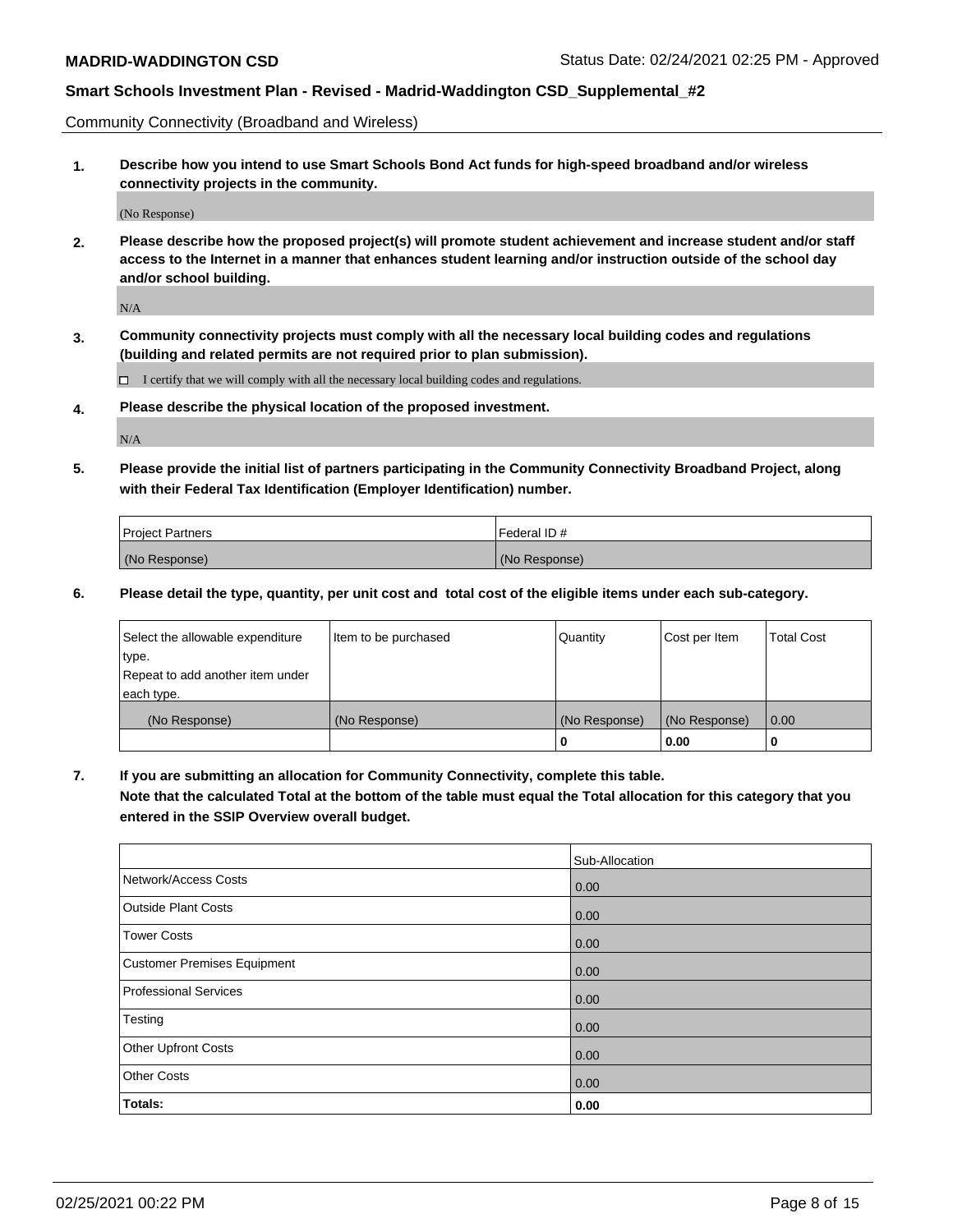## Classroom Learning Technology

**1. In order for students and faculty to receive the maximum benefit from the technology made available under the Smart Schools Bond Act, their school buildings must possess sufficient connectivity infrastructure to ensure that devices can be used during the school day. Smart Schools Investment Plans must demonstrate that sufficient infrastructure that meets the Federal Communications Commission's 100 Mbps per 1,000 students standard currently exists in the buildings where new devices will be deployed, or is a planned use of a portion of Smart Schools Bond Act funds, or is under development through another funding source. Smart Schools Bond Act funds used for technology infrastructure or classroom technology investments must increase the number of school buildings that meet or exceed the minimum speed standard of 100 Mbps per 1,000 students and staff within 12 months. This standard may be met on either a contracted 24/7 firm service or a**

**"burstable" capability. If the standard is met under the burstable criteria, it must be:**

**1. Specifically codified in a service contract with a provider, and**

**2. Guaranteed to be available to all students and devices as needed, particularly during periods of high demand, such as computer-based testing (CBT) periods.**

**Please describe how your district already meets or is planning to meet this standard within 12 months of plan submission.**

(No Response)

- **1a. If a district believes that it will be impossible to meet this standard within 12 months, it may apply for a waiver of this requirement, as described on the Smart Schools website. The waiver must be filed and approved by SED prior to submitting this survey.**
	- By checking this box, you are certifying that the school district has an approved waiver of this requirement on file with the New York State Education Department.
- **2. Connectivity Speed Calculator (Required). If the district currently meets the required speed, enter "Currently Met" in the last box: Expected Date When Required Speed Will be Met.**

|                  | l Number of     | Required Speed | Current Speed in | <b>Expected Speed</b> | <b>Expected Date</b>                |
|------------------|-----------------|----------------|------------------|-----------------------|-------------------------------------|
|                  | <b>Students</b> | l in Mbps      | l Mbps           | to be Attained        | When Required                       |
|                  |                 |                |                  |                       | Within 12 Months  Speed Will be Met |
| Calculated Speed | (No Response)   | 0.00           | (No Response)    | l (No Response)       | (No Response)                       |

**3. If the district wishes to have students and staff access the Internet from wireless devices within the school building, or in close proximity to it, it must first ensure that it has a robust Wi-Fi network in place that has sufficient bandwidth to meet user demand.**

**Please describe how you have quantified this demand and how you plan to meet this demand.**

(No Response)

**4. All New York State public school districts are required to complete and submit an Instructional Technology Plan survey to the New York State Education Department in compliance with Section 753 of the Education Law and per Part 100.12 of the Commissioner's Regulations.**

**Districts that include educational technology purchases as part of their Smart Schools Investment Plan must have a submitted and approved Instructional Technology Plan survey on file with the New York State Education Department.**

- By checking this box, you are certifying that the school district has an approved Instructional Technology Plan survey on file with the New York State Education Department.
- **5. Describe the devices you intend to purchase and their compatibility with existing or planned platforms or systems. Specifically address the adequacy of each facility's electrical, HVAC and other infrastructure necessary to install and support the operation of the planned technology.**

(No Response)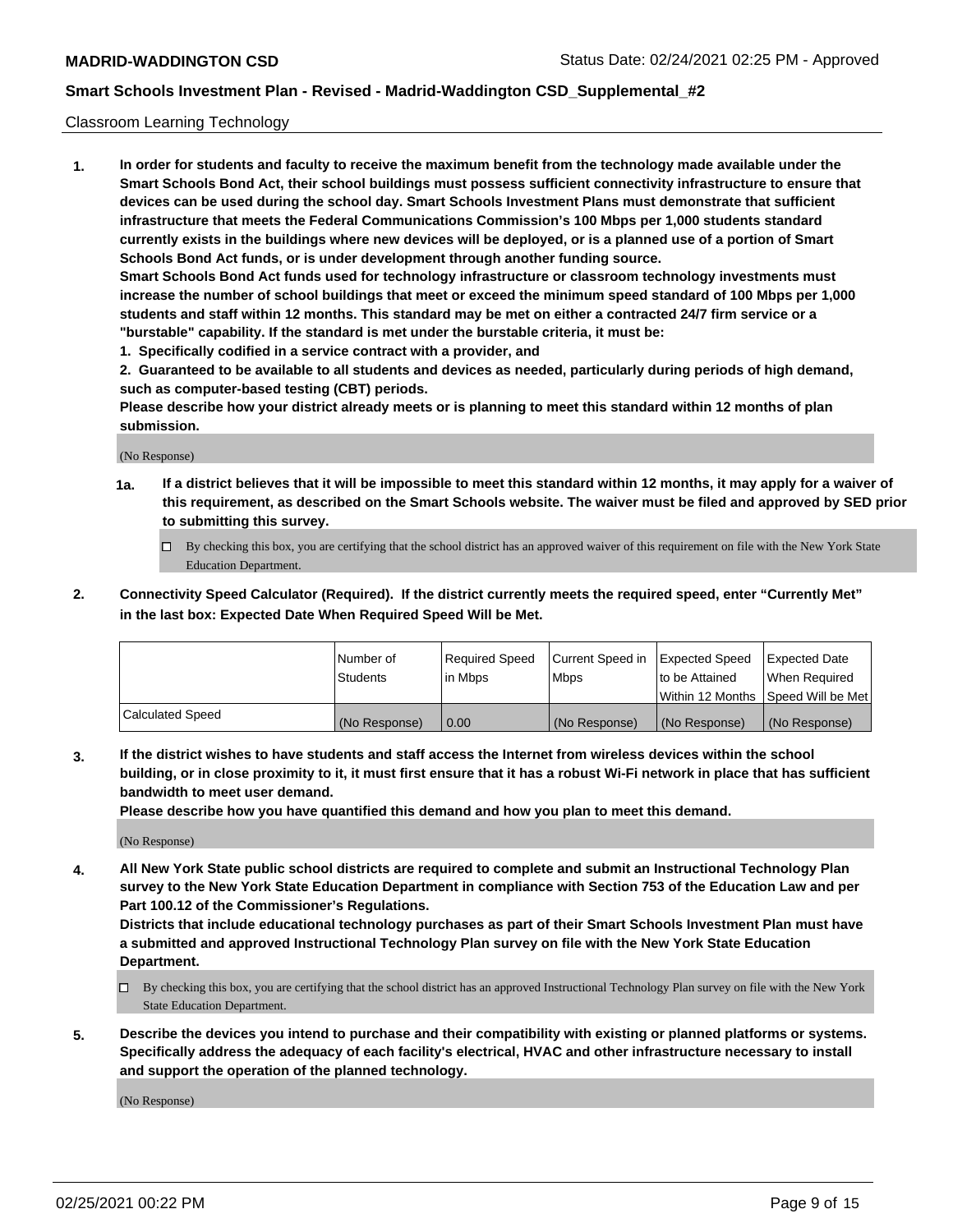## Classroom Learning Technology

- **6. Describe how the proposed technology purchases will:**
	- **> enhance differentiated instruction;**
	- **> expand student learning inside and outside the classroom;**
	- **> benefit students with disabilities and English language learners; and**
	- **> contribute to the reduction of other learning gaps that have been identified within the district.**

**The expectation is that districts will place a priority on addressing the needs of students who struggle to succeed in a rigorous curriculum. Responses in this section should specifically address this concern and align with the district's Instructional Technology Plan (in particular Question 2 of E. Curriculum and Instruction: "Does the district's instructional technology plan address the needs of students with disabilities to ensure equitable access to instruction, materials and assessments?" and Question 3 of the same section: "Does the district's instructional technology plan address the provision of assistive technology specifically for students with disabilities to ensure access to and participation in the general curriculum?")**

**In addition, describe how the district ensures equitable access to instruction, materials and assessments and participation in the general curriculum for both SWD and English Language Learners/Multilingual Learners (ELL/MLL) students.**

(No Response)

**7. Where appropriate, describe how the proposed technology purchases will enhance ongoing communication with parents and other stakeholders and help the district facilitate technology-based regional partnerships, including distance learning and other efforts.**

(No Response)

**8. Describe the district's plan to provide professional development to ensure that administrators, teachers and staff can employ the technology purchased to enhance instruction successfully.**

**Note: This response should be aligned and expanded upon in accordance with your district's response to Question 1 of F. Professional Development of your Instructional Technology Plan: "Please provide a summary of professional development offered to teachers and staff, for the time period covered by this plan, to support technology to enhance teaching and learning. Please include topics, audience and method of delivery within your summary."**

(No Response)

- **9. Districts must contact one of the SUNY/CUNY teacher preparation programs listed on the document on the left side of the page that supplies the largest number of the district's new teachers to request advice on innovative uses and best practices at the intersection of pedagogy and educational technology.**
	- By checking this box, you certify that you have contacted the SUNY/CUNY teacher preparation program that supplies the largest number of your new teachers to request advice on these issues.
	- **9a. Please enter the name of the SUNY or CUNY Institution that you contacted.**

(No Response)

**9b. Enter the primary Institution phone number.**

(No Response)

**9c. Enter the name of the contact person with whom you consulted and/or will be collaborating with on innovative uses of technology and best practices.**

(No Response)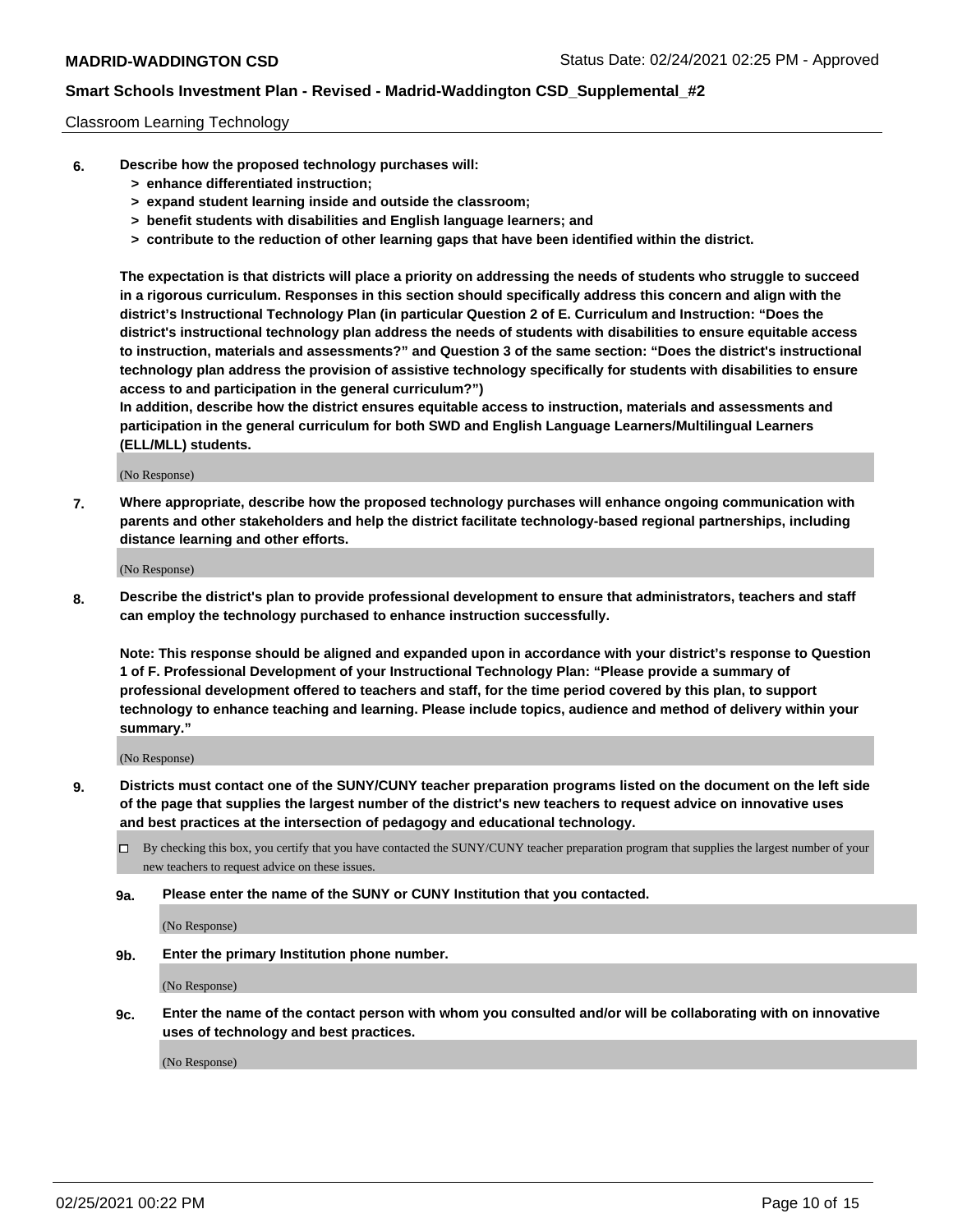## Classroom Learning Technology

**10. To ensure the sustainability of technology purchases made with Smart Schools funds, districts must demonstrate a long-term plan to maintain and replace technology purchases supported by Smart Schools Bond Act funds. This sustainability plan shall demonstrate a district's capacity to support recurring costs of use that are ineligible for Smart Schools Bond Act funding such as device maintenance, technical support, Internet and wireless fees, maintenance of hotspots, staff professional development, building maintenance and the replacement of incidental items. Further, such a sustainability plan shall include a long-term plan for the replacement of purchased devices and equipment at the end of their useful life with other funding sources.**

 $\boxtimes$  By checking this box, you certify that the district has a sustainability plan as described above.

**11. Districts must ensure that devices purchased with Smart Schools Bond funds will be distributed, prepared for use, maintained and supported appropriately. Districts must maintain detailed device inventories in accordance with generally accepted accounting principles.**

By checking this box, you certify that the district has a distribution and inventory management plan and system in place.

#### **12. Please detail the type, quantity, per unit cost and total cost of the eligible items under each sub-category.**

| Select the allowable expenditure<br>type.<br>Repeat to add another item under | Item to be Purchased | Quantity      | Cost per Item | <b>Total Cost</b> |
|-------------------------------------------------------------------------------|----------------------|---------------|---------------|-------------------|
| each type.<br>(No Response)                                                   | (No Response)        | (No Response) | (No Response) | 0.00              |
|                                                                               |                      | 0             | 0.00          |                   |

## **13. Final 2014-15 BEDS Enrollment to calculate Nonpublic Sharing Requirement (no changes allowed.)**

|            | l Public Enrollment | Nonpublic Enrollment | <b>Total Enrollment</b> | Nonpublic<br>l Percentage |
|------------|---------------------|----------------------|-------------------------|---------------------------|
| Enrollment | 646                 |                      | 646.00                  | 0.00                      |

## **14. If you are submitting an allocation for Classroom Learning Technology complete this table.**

|                          | Public School Sub-Allocation | <b>Estimated Nonpublic Loan</b><br>Amount<br>(Based on Percentage Above) | <b>Estimated Total Public and</b><br>Nonpublic Sub-Allocation |
|--------------------------|------------------------------|--------------------------------------------------------------------------|---------------------------------------------------------------|
| Interactive Whiteboards  | 0.00                         | 0.00                                                                     | 0.00                                                          |
| Computer Servers         | 0.00                         | 0.00                                                                     | 0.00                                                          |
| <b>Desktop Computers</b> | 0.00                         | 0.00                                                                     | 0.00                                                          |
| <b>Laptop Computers</b>  | 0.00                         | 0.00                                                                     | 0.00                                                          |
| <b>Tablet Computers</b>  | 0.00                         | 0.00                                                                     | 0.00                                                          |
| <b>Other Costs</b>       | 0.00                         | 0.00                                                                     | 0.00                                                          |
| Totals:                  | 0.00                         | 0                                                                        | 0                                                             |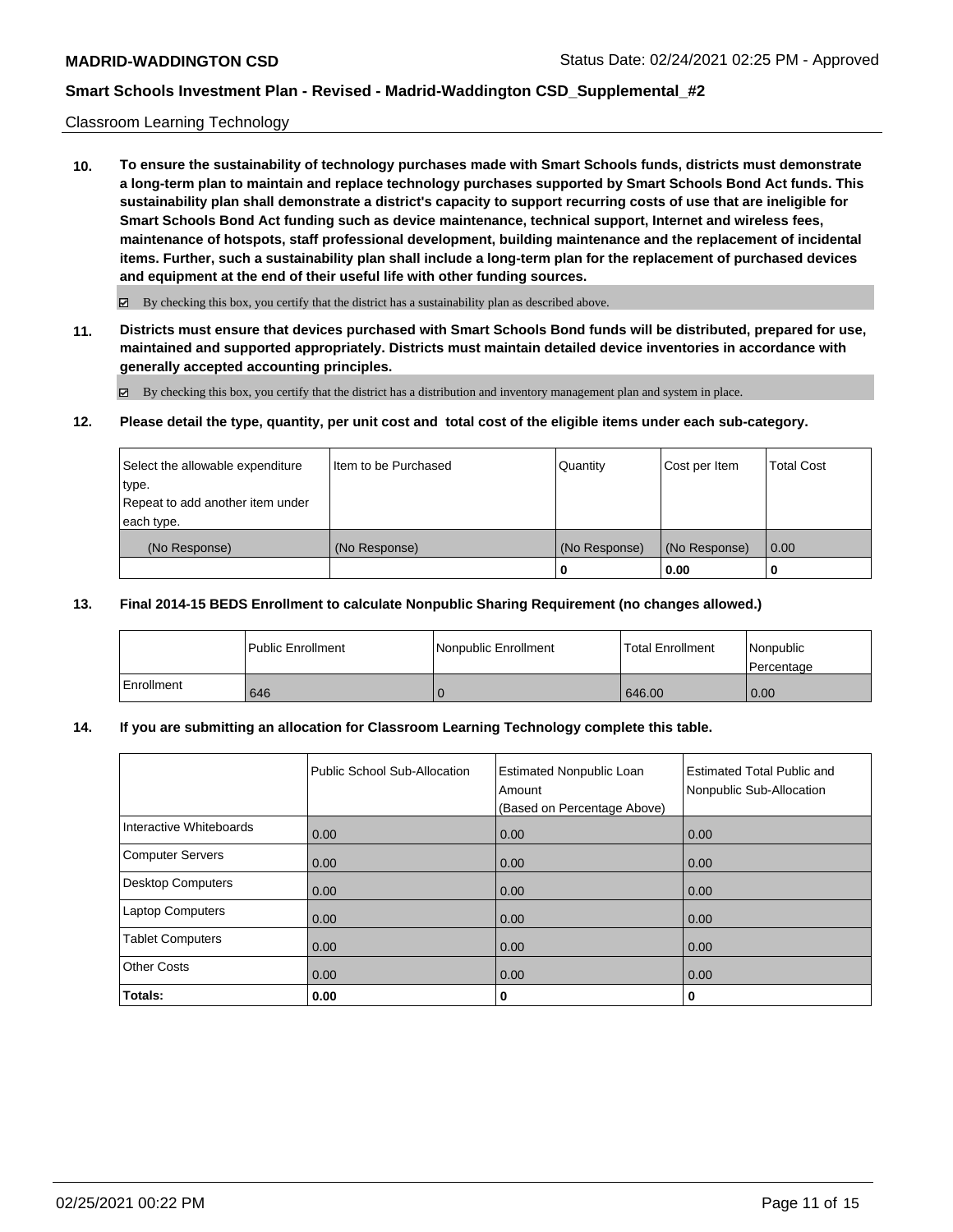## Pre-Kindergarten Classrooms

**1. Provide information regarding how and where the district is currently serving pre-kindergarten students and justify the need for additional space with enrollment projections over 3 years.**

(No Response)

- **2. Describe the district's plan to construct, enhance or modernize education facilities to accommodate prekindergarten programs. Such plans must include:**
	- **Specific descriptions of what the district intends to do to each space;**
	- **An affirmation that new pre-kindergarten classrooms will contain a minimum of 900 square feet per classroom;**
	- **The number of classrooms involved;**
	- **The approximate construction costs per classroom; and**
	- **Confirmation that the space is district-owned or has a long-term lease that exceeds the probable useful life of the improvements.**

(No Response)

**3. Smart Schools Bond Act funds may only be used for capital construction costs. Describe the type and amount of additional funds that will be required to support ineligible ongoing costs (e.g. instruction, supplies) associated with any additional pre-kindergarten classrooms that the district plans to add.**

(No Response)

**4. All plans and specifications for the erection, repair, enlargement or remodeling of school buildings in any public school district in the State must be reviewed and approved by the Commissioner. Districts that plan capital projects using their Smart Schools Bond Act funds will undergo a Preliminary Review Process by the Office of Facilities Planning.**

**Please indicate on a separate row each project number given to you by the Office of Facilities Planning.**

| Project Number |  |
|----------------|--|
| (No Response)  |  |
|                |  |

**5. Please detail the type, quantity, per unit cost and total cost of the eligible items under each sub-category.**

| Select the allowable expenditure | Item to be purchased | Quantity      | Cost per Item | <b>Total Cost</b> |
|----------------------------------|----------------------|---------------|---------------|-------------------|
| type.                            |                      |               |               |                   |
| Repeat to add another item under |                      |               |               |                   |
| each type.                       |                      |               |               |                   |
| (No Response)                    | (No Response)        | (No Response) | (No Response) | 0.00              |
|                                  |                      | U             | 0.00          |                   |

**6. If you have made an allocation for Pre-Kindergarten Classrooms, complete this table. Note that the calculated Total at the bottom of the table must equal the Total allocation for this category that you entered in the SSIP Overview overall budget.**

|                                          | Sub-Allocation |
|------------------------------------------|----------------|
| Construct Pre-K Classrooms               | (No Response)  |
| Enhance/Modernize Educational Facilities | (No Response)  |
| <b>Other Costs</b>                       | (No Response)  |
| Totals:                                  | 0.00           |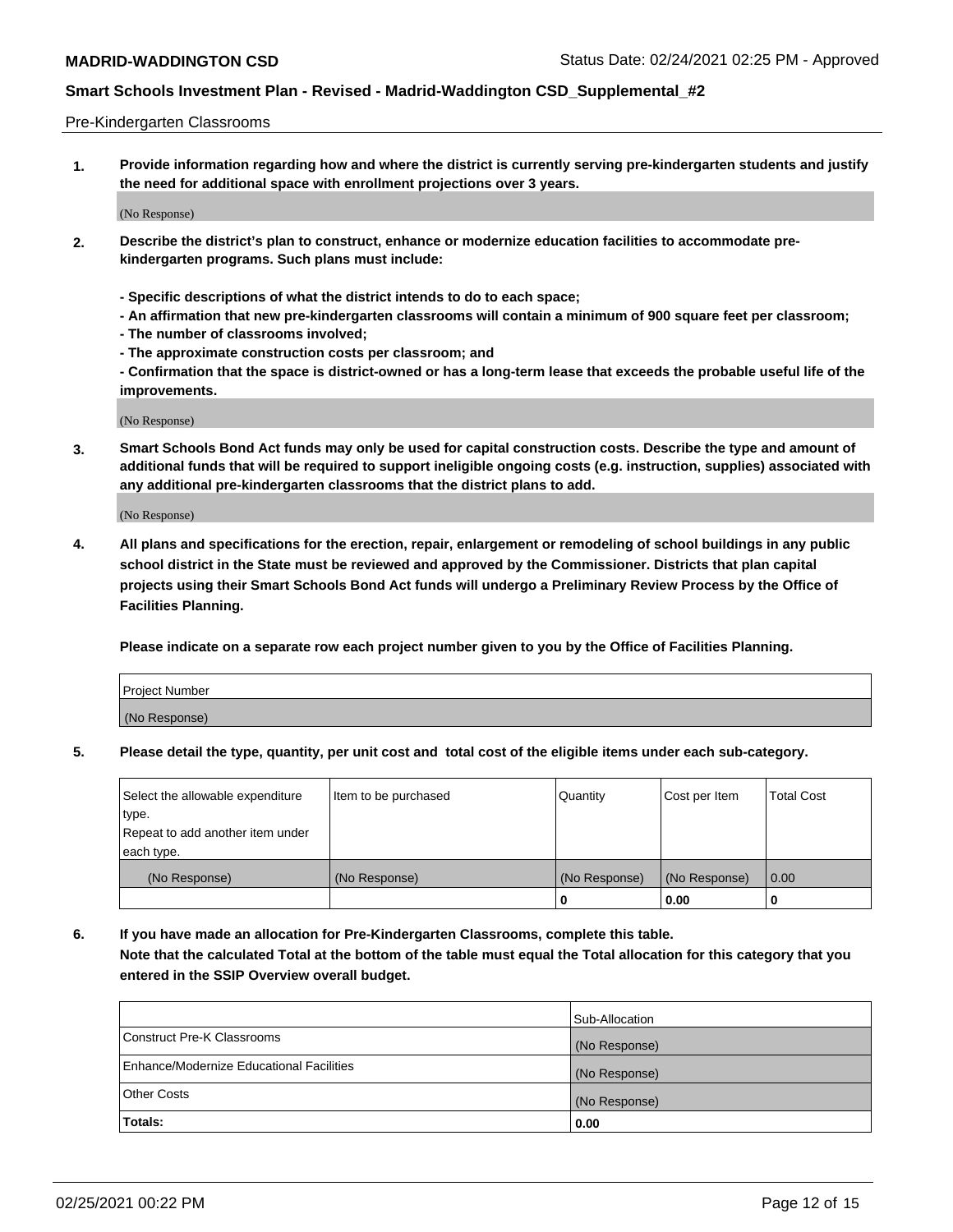Replace Transportable Classrooms

**1. Describe the district's plan to construct, enhance or modernize education facilities to provide high-quality instructional space by replacing transportable classrooms.**

(No Response)

**2. All plans and specifications for the erection, repair, enlargement or remodeling of school buildings in any public school district in the State must be reviewed and approved by the Commissioner. Districts that plan capital projects using their Smart Schools Bond Act funds will undergo a Preliminary Review Process by the Office of Facilities Planning.**

**Please indicate on a separate row each project number given to you by the Office of Facilities Planning.**

| Project Number |  |
|----------------|--|
|                |  |
|                |  |
|                |  |
|                |  |
| (No Response)  |  |
|                |  |
|                |  |
|                |  |

**3. For large projects that seek to blend Smart Schools Bond Act dollars with other funds, please note that Smart Schools Bond Act funds can be allocated on a pro rata basis depending on the number of new classrooms built that directly replace transportable classroom units.**

**If a district seeks to blend Smart Schools Bond Act dollars with other funds describe below what other funds are being used and what portion of the money will be Smart Schools Bond Act funds.**

(No Response)

**4. Please detail the type, quantity, per unit cost and total cost of the eligible items under each sub-category.**

| Select the allowable expenditure | Item to be purchased | Quantity      | Cost per Item | Total Cost |
|----------------------------------|----------------------|---------------|---------------|------------|
| ∣type.                           |                      |               |               |            |
| Repeat to add another item under |                      |               |               |            |
| each type.                       |                      |               |               |            |
| (No Response)                    | (No Response)        | (No Response) | (No Response) | 0.00       |
|                                  |                      | u             | 0.00          |            |

**5. If you have made an allocation for Replace Transportable Classrooms, complete this table. Note that the calculated Total at the bottom of the table must equal the Total allocation for this category that you entered in the SSIP Overview overall budget.**

|                                                | Sub-Allocation |
|------------------------------------------------|----------------|
| Construct New Instructional Space              | (No Response)  |
| Enhance/Modernize Existing Instructional Space | (No Response)  |
| Other Costs                                    | (No Response)  |
| Totals:                                        | 0.00           |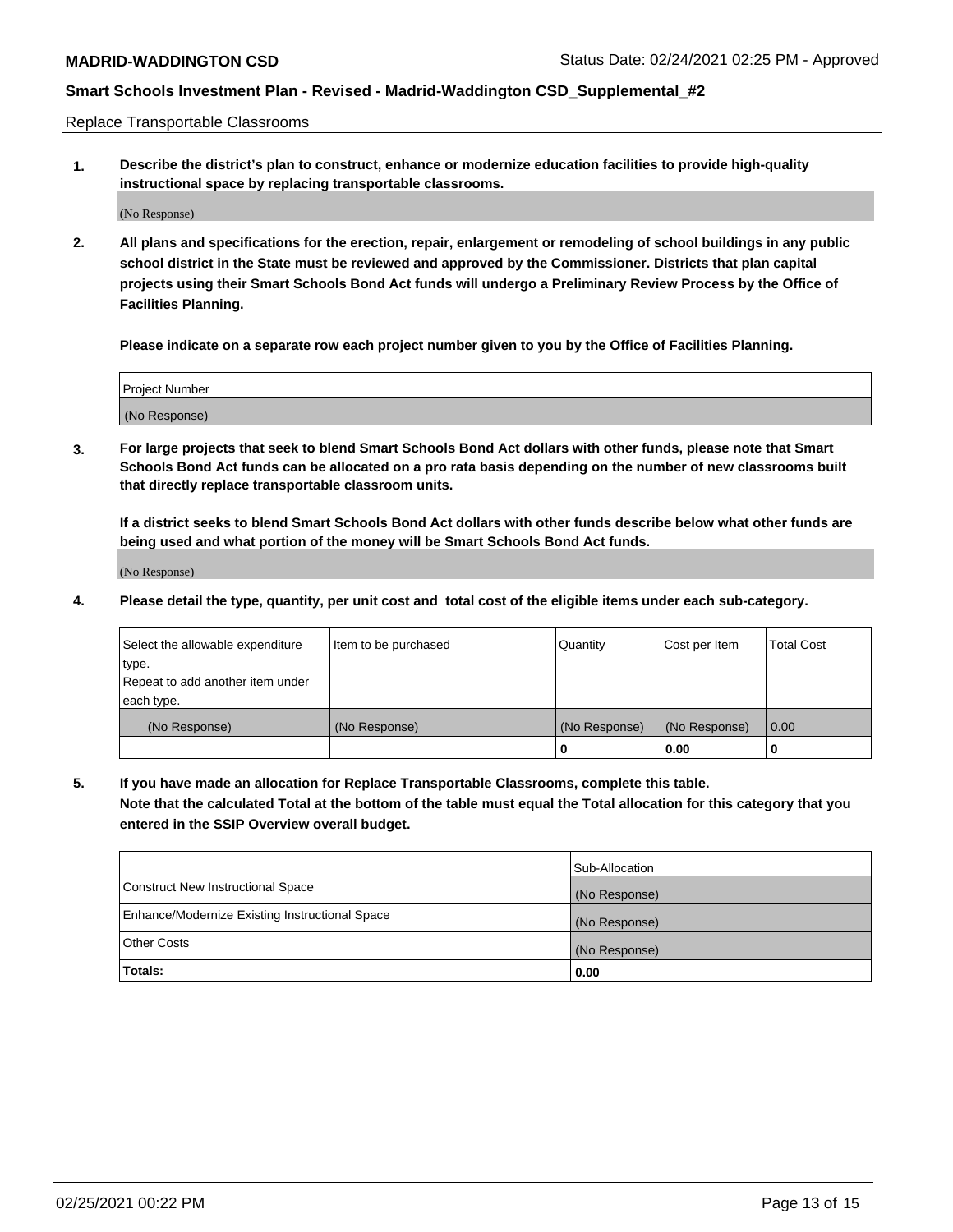## High-Tech Security Features

**1. Describe how you intend to use Smart Schools Bond Act funds to install high-tech security features in school buildings and on school campuses.**

**Madrid-Waddington intends to use Smart Schools Bond Act funds to install high-tech security features in school building and on school campuses such as:**

**A new VOIP system, inclusive of new phones and public announcement systems; inclusive of digital video recorders.**

**2. All plans and specifications for the erection, repair, enlargement or remodeling of school buildings in any public school district in the State must be reviewed and approved by the Commissioner. Smart Schools plans with any expenditures in the High-Tech Security category require a project number from the Office of Facilities Planning. Districts must submit an SSBA LOI and receive project numbers prior to submitting the SSIP. As indicated on the LOI, some projects may be eligible for a streamlined review and will not require a building permit. Please indicate on a separate row each project number given to you by the Office of Facilities Planning.**

| <b>Project Number</b> |  |
|-----------------------|--|
| 51-19-01-04-0-003-BA1 |  |

- **3. Was your project deemed eligible for streamlined Review?**
	- Yes
	- $\hfill \square$  No
	- **3a. Districts with streamlined projects must certify that they have reviewed all installations with their licensed architect or engineer of record, and provide that person's name and license number. The licensed professional must review the products and proposed method of installation prior to implementation and review the work during and after completion in order to affirm that the work was code-compliant, if requested.**
		- By checking this box, you certify that the district has reviewed all installations with a licensed architect or engineer of record.
- **4. Include the name and license number of the architect or engineer of record.**

| Name       | License Number |
|------------|----------------|
| <b>SEI</b> | 26790          |

**5. Please detail the type, quantity, per unit cost and total cost of the eligible items under each sub-category.**

| Select the allowable expenditure  | Item to be purchased                  | Quantity | Cost per Item | <b>Total Cost</b> |
|-----------------------------------|---------------------------------------|----------|---------------|-------------------|
| type.                             |                                       |          |               |                   |
| Repeat to add another item under  |                                       |          |               |                   |
| each type.                        |                                       |          |               |                   |
| <b>Electronic Security System</b> | IP Public Announcement Speakers &     | 138      | 594.00        | 81,972.00         |
|                                   | mounts                                |          |               |                   |
| <b>Electronic Security System</b> | IP Phones with Emergency Alert        | 135      | 429.00        | 57,915.00         |
|                                   | Function                              |          |               |                   |
| <b>Electronic Security System</b> | Double sided clocks with flashers, 2- | 13       | 1.709.00      | 22.217.00         |
|                                   | way audio, angled face, alert         |          |               |                   |
|                                   | messaging                             |          |               |                   |
|                                   |                                       |          |               |                   |
| <b>Electronic Security System</b> | <b>Endpoint Licensing</b>             |          | 7,895.00      | 7,895.00          |
|                                   |                                       | 287      | 10,627.00     | 169,999           |

**6. If you have made an allocation for High-Tech Security Features, complete this table. Enter each Sub-category Public Allocation based on the the expenditures listed in Table #5.**